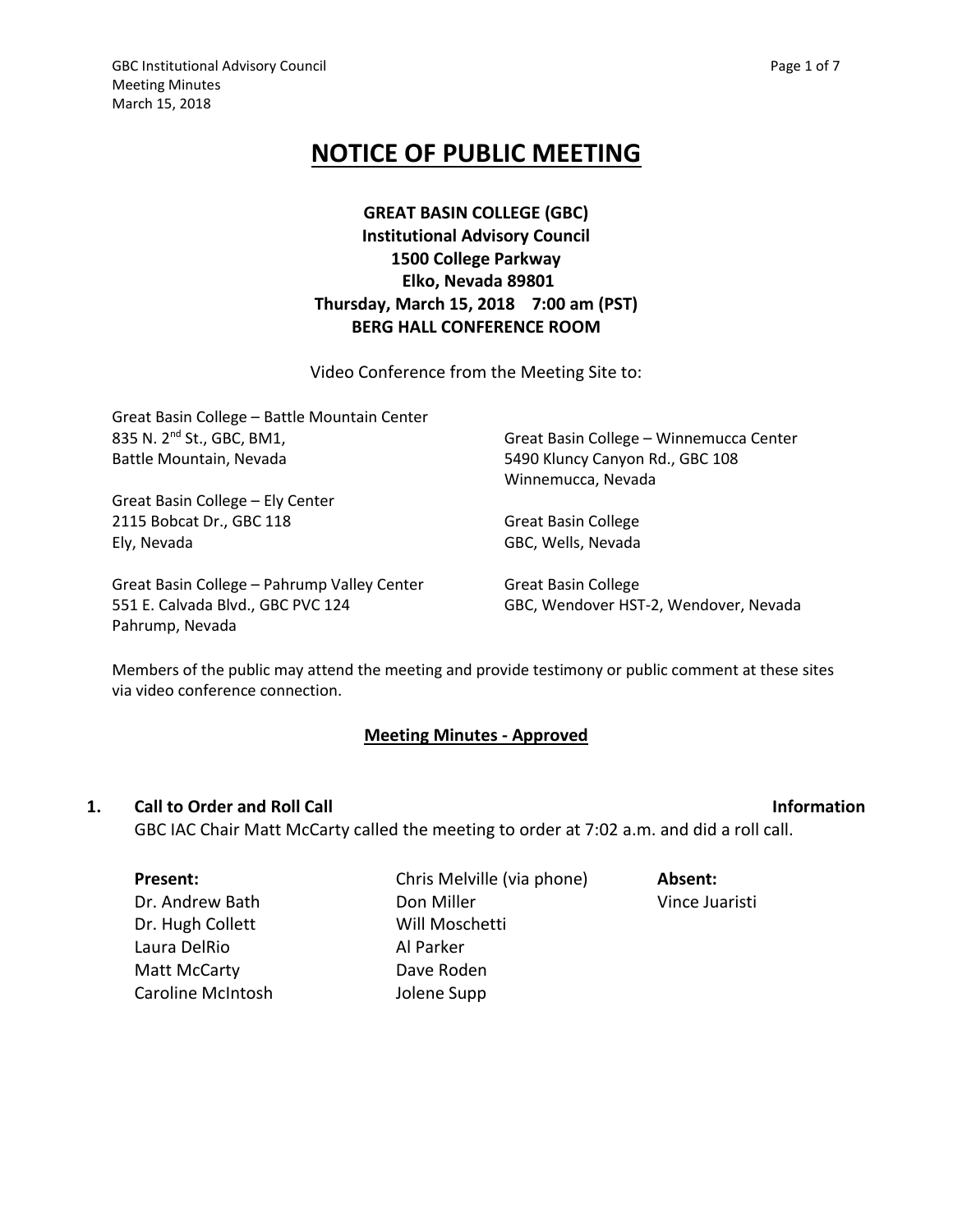| <b>GBC Staff Present:</b>                                           | Thomas Reagan                                                | Guests:                            |
|---------------------------------------------------------------------|--------------------------------------------------------------|------------------------------------|
| John Albrecht                                                       | <b>Mardell Wilkins</b>                                       | Pam Teel, Superintendent           |
| Lisa Campbell                                                       | Dianne Wrightman                                             | Dale Norton, Superintendent        |
| Robert Hannu<br>Joyce Helens<br>Lynn Mahlberg<br><b>Bret Murphy</b> | <b>NSHE Staff Present:</b><br>Nate Mackinnon<br>Cathy McAdoo | Dawn Hagness, Asst. Superintendent |

**2. Public Comment** *(see foregoing notation regarding public comment)* **Information** No public comment.

### **3. Approval of Minutes –** *Matt McCarty* **Information/For**

## GBC Institutional Advisory Council reviewed the minutes of the GBC IAC meeting on January 18, 2018. **MOTION:** Dave Roden made a motion to approve the minutes; Will Moschetti seconded the motion, motion was **APPROVED.**

### **4 Membership of the GBC IAC –** *Matt McCarty* **Information**

GBC IAC Chair Matt McCarty gave an update on membership of the GBC IAC. Mr. McCarty reported he visited with an employee of the Western Folk Life Center who expressed interest in serving on the GBC IAC and has a passion for the community. Mr. McCarty reported the most recent member of the GBC IAC, Jose Negrete, regretfully resigned last week. Mr. McCarty announced his resignation and that this would be his last meeting as a member. Mr. McCarty stated he has accepted the position of Director of the GBC Foundation starting April 2. Mr. McCarty will continue to attend the GBC IAC meetings representing the Foundation. There are a number of vacancies that we need to fill. Regent McAdoo said she recently met a GBC graduate who indicated an interested in serving on the council. We have fifteen seats. We are looking for one member from Battle Mountain. Andrew Bath is the current vice chair and will continue as vice chair. Mr. McCarty thanked everyone for allowing him to serve these many years.

### **5. Board of Regents' Community College Committee Meeting and the IAC Chairs Meeting Update –** *Matt McCarty* **Information**

Mr. McCarty deferred the report on the previous meeting of the NSHE Board of Regents' Community College Committee on February 22, 2018 to Vice Chancellor Nate Mackinnon to report on under Agenda Item #10.

Mr. McCarty gave a report on the IAC Chairs meeting on February 28, 2018. There was an Open Meeting Law discussion and how to facilitate better discussion. It was also mentioned that if the IACs could report to the Chancellor it would eliminate the need to follow the OML. There was discussion on statewide marketing for community colleges and having NSHE handle the costs of marketing with supplementation from the community colleges.

**Possible Action**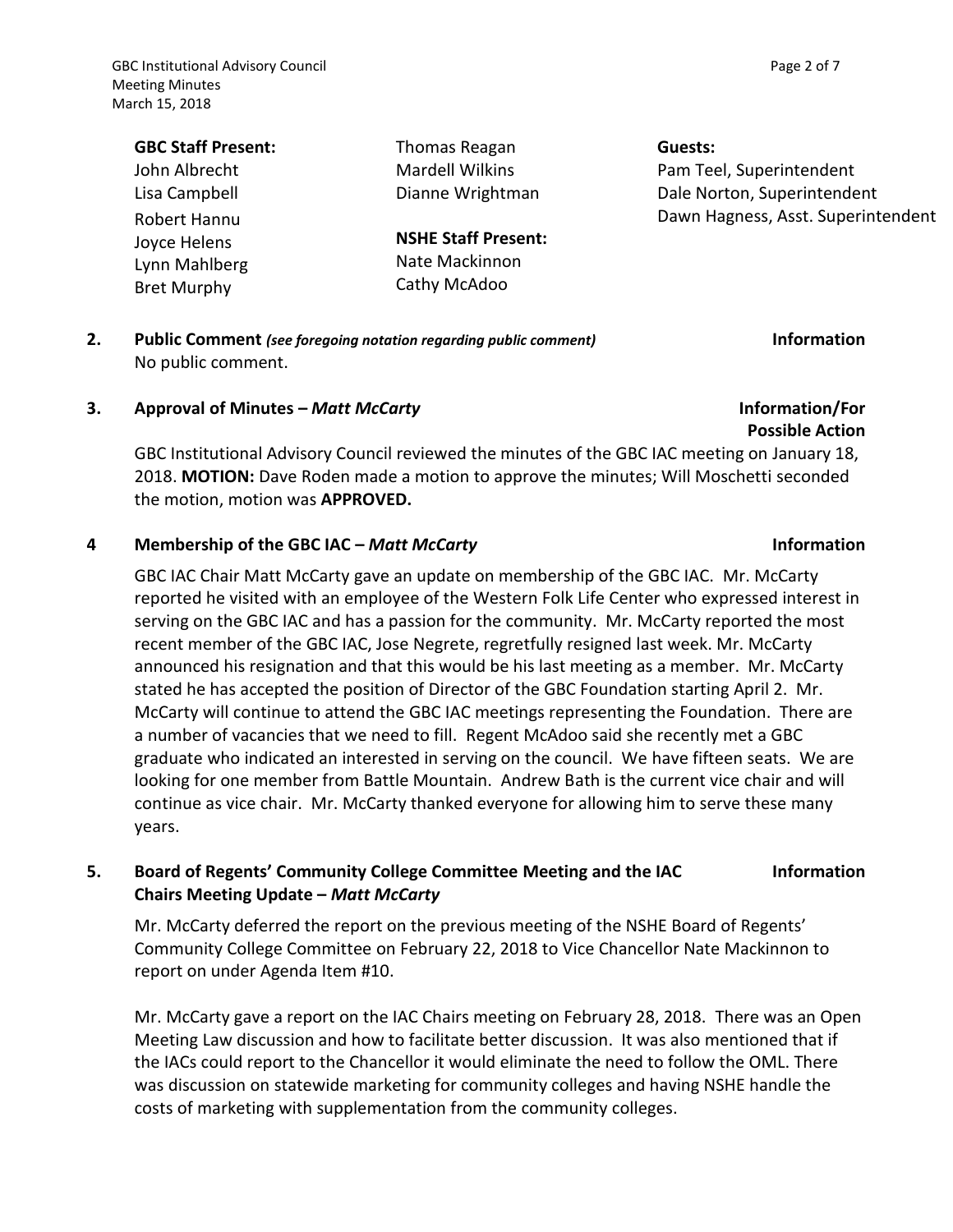GBC Institutional Advisory Council **Advices** Council Page 3 of 7 Meeting Minutes - Approved March 15, 2018

### **6. GBC IAC Business Matters –** *Matt McCarty* **Information**

Mr. McCarty lead a discussion on K-12 needs within three areas: Student Needs Teacher Needs and Administrative/District Needs. The point is to make sure GBC IAC is contributing to the college and community we serve. Mr. McCarty welcomed the two superintendents and one assistant superintendent present at the meeting: Mr. Dale Norton, Superintendent of Nye County, Ms. Pam Teel, Superintendent of Lincoln County, and Dawn Hagness, Assistant Superintendent of Humboldt County. Mr. McCarty started the discussion by asking what GBC is doing right and what can GBC improve upon.

Mr. Norton from Nye County reported no issues at this time and he would bring any issue up with Dianne Wrightman immediately. Mr. Norton reported on the cooperative efforts with GBC on new programs and dual enrollments are efforts that need to continue. Mr. Norton mentioned the use of the school district facility for a program that GBC needed space for. The dual credit courses in Nye County are more popular than AP courses. Dean Tom Reagan added the College and Career Readiness grant covers the lab fees and text books. A Summer cohort will be created in June with some money left from the grant. Hopefully the grant will continue into Spring. Dean Bret Murphy talked about the machine manufacturing program in Pahrump and the use of the Nye County School District facility. The program will allow twelve high school students for dual enrollment and we have an instructor hired. GBC will purchase a 3-D printer and other equipment. GBC will also be offering a couple of welding courses. Mr. McCarty said having these collaborative efforts in rural Nevada are important and we will keep those engagements up. Please continue to spread information and make those connections.

Ms. Pam Teel, Superintendent of Lincoln County appreciates the growing partnerships with GBC and the work that Dean Reagan has been doing. Alternate Route to Licensure (ARL) services are provided by GBC. Teacher vacancies are high. ARL allows them to teach while they get licensure. There are currently three students in the ARL program (2 in Math and 1 in Ag). There are seventy-eight teachers in Lincoln County. Lincoln County is also taking advantage of the College and Career Readiness Grant. They have not been able to offer AP classes because they don't have the staffing, but dual credit is more advantageous.

Ms. Dawn Hagness, Assistant Superintendent of Humboldt County, reported she is filling in for Superintendent Dr. Jensen. She thanked Dean Reagan and Lisa Campbell. They have added some needed courses. The College and Career Readiness Grant has allowed them to increase their dual credit numbers. There is a concern with the tuition increase. The dual enrollments in McDermit have increased because of the grant. They would love to see some teacher prep courses at the high school level. They have four students going into education at the college level this year. If they get them in at the ground level then they are confident that they will keep them. Nineteen people have gone through the ARL; two elementary teachers have graduated and four are on track to graduate and they lost five. When they are looking to fill a position she will call GBC Education Department to see who is in the loop. Ms. Hagness also appreciates the new requirement for teachers to take a parent engagement course. Ms.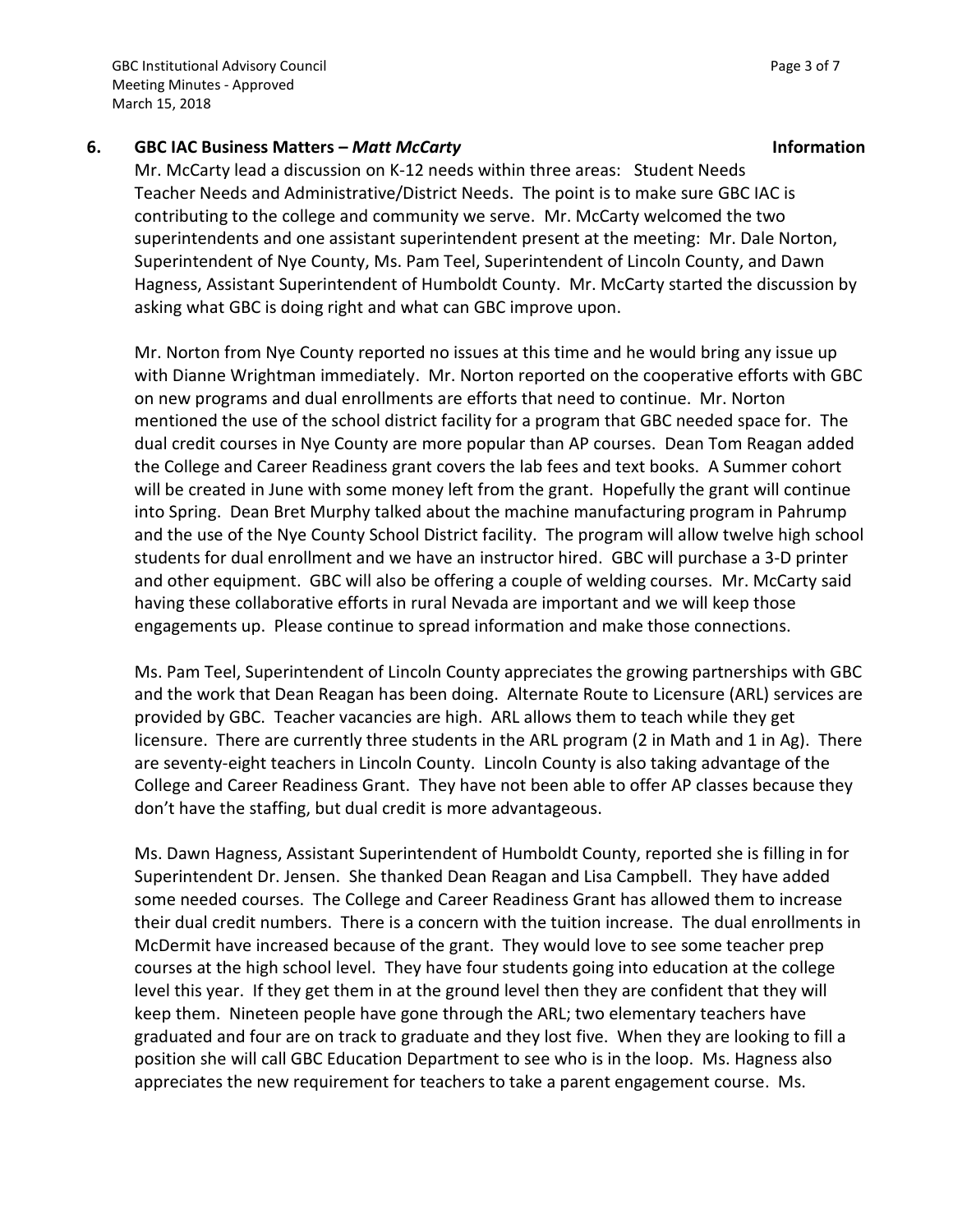Hagness mentioned doing something for the gifted and talented in elementary school. Maybe summer programming for kids work with the Boys & Girls Club so we are not competing.

Mr. McCarty brought up the Nevada STEM Coalition as a resource. It is a statewide database for qualified people to add their name so teachers call them to come to classroom to offset teaching.

Mr. McCarty opened the discussion up to the IAC members.

White Pine – Caroline McIntosh thanked President Helens and others for attending the workforce meeting. Ms. McIntosh said she is very happy with the electrical program in Fall and said the dual credit diesel, welding and millwright would be the next programs offered. They are currently looking for facilities. GBC is listening to the employers.

Wendover – Chris Melville has not recently had any discussions with the school district. Lynn Mahlberg mentioned the Elko County Junior ROTC program for leadership that is 18 month off but discussions are happening.

Wells – Laura Del Rio reported that Wells students are utilizing the College and Career Readiness grant.

Elko – Will Moschetti was curious if the dual credit classes take kids away from the district. In some of the smaller schools  $\frac{1}{2}$  are going for dual credit. Mr. Moschetti agrees getting the students to campus sooner is ideal and get them here as often as possible. Dean Murphy said GBC has a CTE college coordinator. She coordinates visits all year round even from as far away as Las Vegas. Regent McAdoo said that was the beauty of the summer GBC Kids College because it brought students here to the campus by providing interesting classes that appeal to the age groups.

Mr. McCarty stepped out of the room at 7:44 am and returned at 7:48.

Mr. McCarty asked the superintendents if dual enrollment is disrupting the class. They all agree it was not. Ms. Hagness stated dual enrollment is an enhancement. Ms. Teel stated the classroom is blended anyway. Dean Reagan stated dual enrollment is 85% distance education and 15% live classes.

Mr. McCarty stated he heard from Superintendent Wold from Eureka County that they are having their career fair right now. They are encouraging the kids to get into education. The students there prefer dual credit. Any courses offered will be appreciated and has impacted Eureka County positively.

Mr. McCarty asked how GBC could be recommended more by the high school counselors a first option for students graduating…is there more communication that we can do with the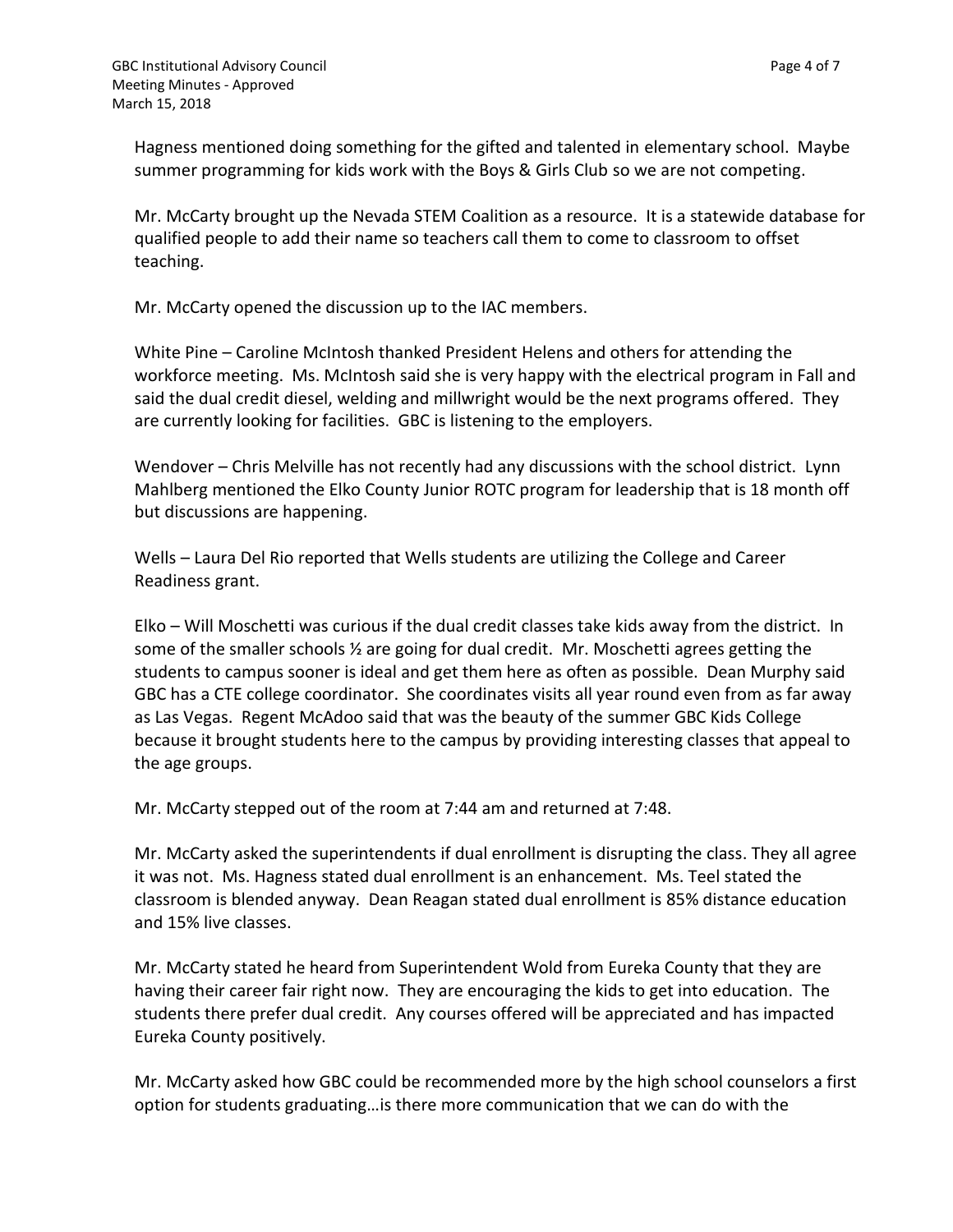counselors? Ms. Hagness stated that the Lowry counselors and principal have a close relationship with GBC. They meet frequently with Lisa Campbell and there are frequent College and Career nights. She will reach out and see if there is anything that GBC can do to keep more students. Ms. Teel will also look into it as well.

Dean Murphy asked if there is anything more that GBC can in the CTE area. There was discussion on the challenges of finding qualified instructors. Finding funding sources to supplement for salaries would help. Dean Reagan asked if there was need for computer science teachers. Ms. Hagness stated they have one high school course and one junior high school course in computer science. She would love to see a computer science program offered.

Mr. McCarty said he would love to explore partnering with the Boys & Girls Club for offering an explorer course. The course provides hands on job experience.

Mr. McCarty thanked the superintendents for attending the meeting and hoped the conversation was useful.

Mr. McCarty asked Vice Chancellor Nate Mackinnon if he had anything to add. Mr. Mackinnon stated it is helpful to hear about the challenges of hiring CTE instructors and the desire for expanding dual enrollments.

### **7. President's Report –** *President Joyce Helens* **Information**

GBC President Joyce Helens provided an update on the recently formed task teams. They are about to complete their work with their recommendations to be rolled out in the All College Conversation Day on April 6. Staff, students and community will be participating in an appreciative listening format on April 6. GBC is looking at a new program to help veterans get their degrees. President Helens is excited about this new effort. It would allow veterans to use the Basic Training they received in the military to go toward an associate degree and then to move on to a Bachelor degree. We are looking at a course on trauma and a course on coding for girls in the summer. President Helens is interested in students who are underperforming like in math and science and having summer courses to address those needs. President Helens hopes to meet with all the superintendents this summer.

President Helens reported there are critical positons that will be filled soon – Vice President for Academic Affairs, Vice President for Student Services and Director of Institutional Research.

President Helens stated in her listening mode this past semester some things became apparent. People are relieved that the budget cuts of the past seven years are over and that everything is okay. In a large urban area that might be true. However in a rural area that is not true. We lost eighty-six full time positions in the past seven years recouping only ten. Our enrollments are down 14%, our Hispanic population will increase by 6%. We have stopped the bleeding but we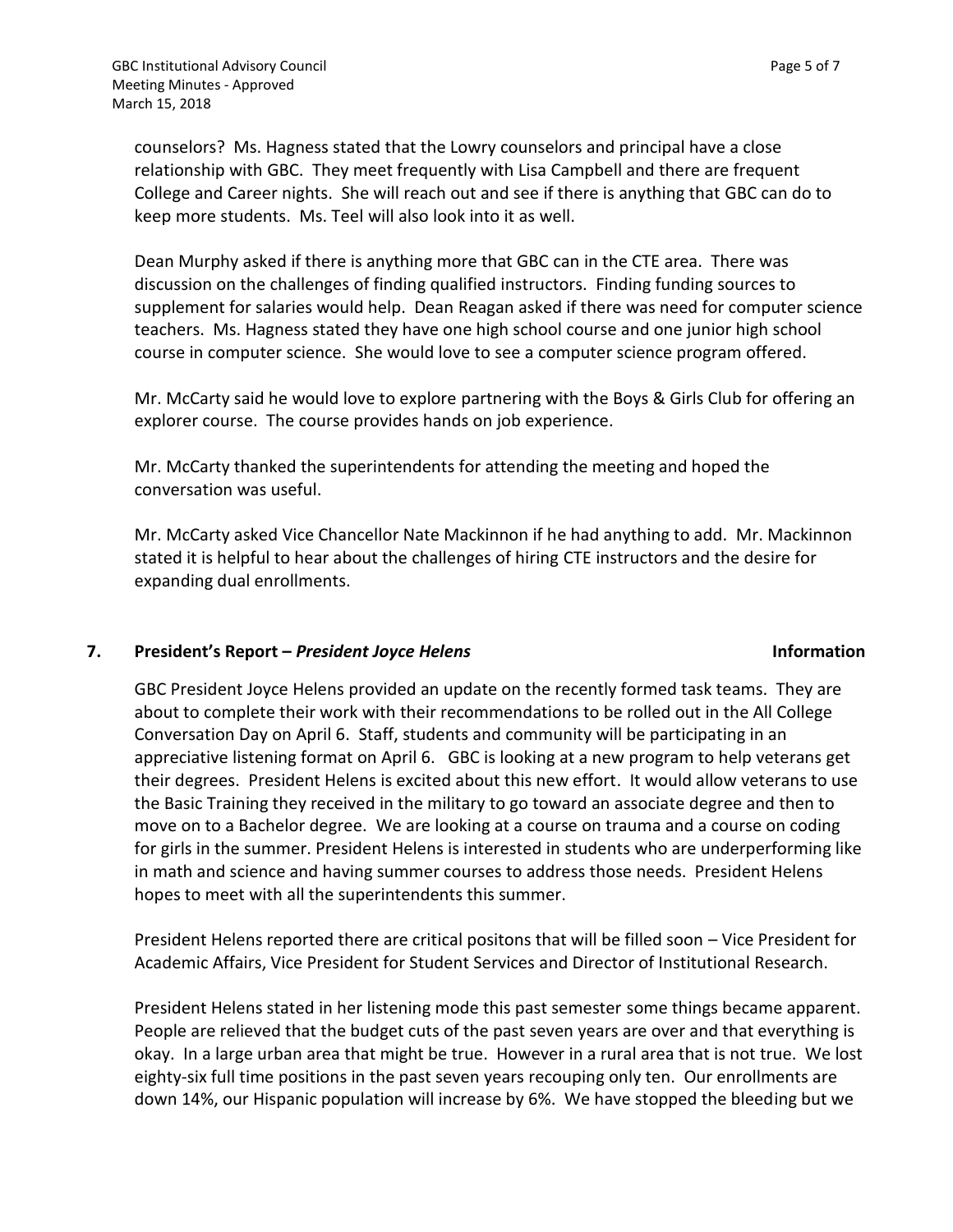have not recovered. We are looking at what full time positions do we need going forward. One of the positions cut was the student life position. What we have found is we are losing students to small residential colleges that have vibrant student life activities.

President Helens stated recently GBC had a gas leak outside the diesel lab. The pipes were 30 years old. Classes were canceled for two days while repairs were made. We need funding to maintain our facilities properly. Is the current funding really effective to sustain us? The perception publically is that we are ok now and we are not.

### **8. Member Report Information**

Each committee member was be given an opportunity to provide a verbal report.

There were congratulations across the board for Mr. McCarty in his new role as the GBC Foundation Director. Mr. McCarty stated he will continue to work with the board on filling seats. He will also be attending the meetings representing the GBC Foundation.

### **9. Superintendents' Update Information**

No reports.

### **10. Vice Chancellor for Community Colleges Report** – *Nate MacKinnon* **Information**

Mr. MacKinnon reported there were two main pieces of business at the Community College Committee meeting in February 22, 2018. There was further update on the Nevada Promise scholarship. The data was similar to that which was presented in your January GBC IAC meeting. They provided an update on the number of individuals by college and statewide and mentors. They talked about the challenges of the funding and will work on corrective legislation at the next legislative session. GBC has been a great partner from the rural perspective. There was a great presentation from WNC on a program Latino Cohort program that they have had great success in. WNC has closed the completion gap between the white and Hispanic population.

Mr. MacKinnon reported back on a concern about more than one IAC member serving on the GBC Task Forces that President Helens created. In consulting with general counsel there is consensus that the Task Forces are not a public body. They report to the President. This will allow greater community input across all areas of the contingency.

Mr. MacKinnon reported that everyone is working diligently to get as many of the Nevada Promise students to complete their FAFSA applications by the April 1<sup>st</sup> deadline. The form is not like filing for your taxes; it is less complicated. The students can use the prior year's tax information. They have tried to make the process as simple as possible.

Mr. MacKinnon reported on a new statewide initiative – the Chancellor's Workforce Development Committee. There will be more information to bring you going forward on this